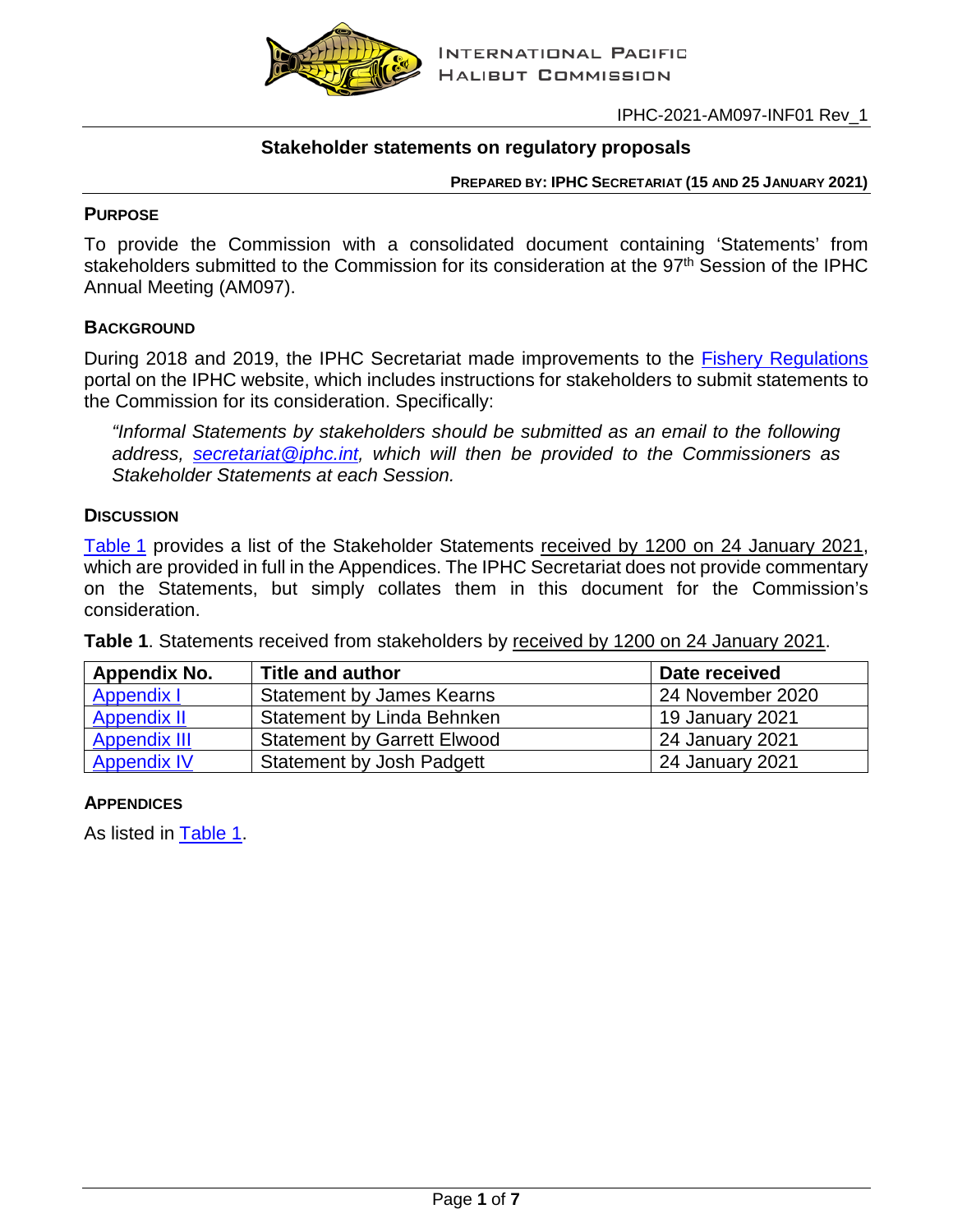# **APPENDIX I**

# <span id="page-1-0"></span>**Statement by James Kearns**

| <b>Requested By:</b>                                 | James Kearns                                                                                                                                                                                                                                                                                                                                                                                                                                                                                                                                                                                                                                                                                                                                                                                                                                                                                                                                                                                                                                                                                                                                                                                                                                                                                                                                                                                                                                                                                                                                                                                                                                                                                                                                                                                                                                                                                                                                                                                                                                                                                                                                                                                                                                                                               |
|------------------------------------------------------|--------------------------------------------------------------------------------------------------------------------------------------------------------------------------------------------------------------------------------------------------------------------------------------------------------------------------------------------------------------------------------------------------------------------------------------------------------------------------------------------------------------------------------------------------------------------------------------------------------------------------------------------------------------------------------------------------------------------------------------------------------------------------------------------------------------------------------------------------------------------------------------------------------------------------------------------------------------------------------------------------------------------------------------------------------------------------------------------------------------------------------------------------------------------------------------------------------------------------------------------------------------------------------------------------------------------------------------------------------------------------------------------------------------------------------------------------------------------------------------------------------------------------------------------------------------------------------------------------------------------------------------------------------------------------------------------------------------------------------------------------------------------------------------------------------------------------------------------------------------------------------------------------------------------------------------------------------------------------------------------------------------------------------------------------------------------------------------------------------------------------------------------------------------------------------------------------------------------------------------------------------------------------------------------|
| <b>Requester E-mail</b>                              | jim@fairweatheradventures.net                                                                                                                                                                                                                                                                                                                                                                                                                                                                                                                                                                                                                                                                                                                                                                                                                                                                                                                                                                                                                                                                                                                                                                                                                                                                                                                                                                                                                                                                                                                                                                                                                                                                                                                                                                                                                                                                                                                                                                                                                                                                                                                                                                                                                                                              |
| <b>Date Requested</b>                                | 11/24/2020                                                                                                                                                                                                                                                                                                                                                                                                                                                                                                                                                                                                                                                                                                                                                                                                                                                                                                                                                                                                                                                                                                                                                                                                                                                                                                                                                                                                                                                                                                                                                                                                                                                                                                                                                                                                                                                                                                                                                                                                                                                                                                                                                                                                                                                                                 |
| <b>IPHC Regulatory Areas that</b><br>may be affected | All AK                                                                                                                                                                                                                                                                                                                                                                                                                                                                                                                                                                                                                                                                                                                                                                                                                                                                                                                                                                                                                                                                                                                                                                                                                                                                                                                                                                                                                                                                                                                                                                                                                                                                                                                                                                                                                                                                                                                                                                                                                                                                                                                                                                                                                                                                                     |
| <b>Fishery Sectors</b>                               | (field not answered)                                                                                                                                                                                                                                                                                                                                                                                                                                                                                                                                                                                                                                                                                                                                                                                                                                                                                                                                                                                                                                                                                                                                                                                                                                                                                                                                                                                                                                                                                                                                                                                                                                                                                                                                                                                                                                                                                                                                                                                                                                                                                                                                                                                                                                                                       |
| <b>Explanatory Memorandum</b>                        | The Pacific Halibut resource is a public resource that should be equally<br>available to all the public sector users, commercial, recreational, and<br>subsistence. It must be managed so that the resource is sustainable for<br>future generations and each user group must participate in the management<br>plan. I believe that the IPHC should institute a change in the catch sharing<br>plan so that all public sector users of the pacific halibut resource have<br>equal access to the resource. Therefore I propose that there be a<br>recreational fishery allocation for pacific halibut that includes all<br>recreational fishermen, guided and unguided. Additionally, I propose that<br>the recreational allocation be at least 40% of the TAC annually. I also<br>propose that the recreational allocation be managed for all recreational<br>fishermen, guided or unguided, with a one fish of any size daily bag limit<br>along with an annual limit. Further, I believe that the main management<br>tool should be a halibut harvest ticket or punch card that must be<br>completed when a halibut is retained and reported and turned in when it is<br>filled or at the end of each year, whichever comes first. The harvest<br>ticket/punch card should report the size in inches of each halibut retained,<br>the waters from which the halibut was taken, and! the gender of the halibut<br>retained. In addition, I propose that the guided angler fish program be<br>discontinued and that there be no mixing of recreational and commercial<br>allocations. It is inconsistent with recreational fishing purposes that a<br>commercial use of the resource be available for recreational fishermen. In<br>fact, the National Park Service does not allow GAF harvests because<br>commercial fishing is not one of the established purposes of the service. I<br>believe that these proposals will 1) provide a more equitable share of the<br>pacific halibut resource for all public sector users, 2) provide for simplified<br>enforcement of recreational halibut harvest regulations, 3) enhance the<br>accuracy of recreational halibut harvest reporting, and 4) maintain a<br>separation between commercial and recreational harvests of pacific halibut. |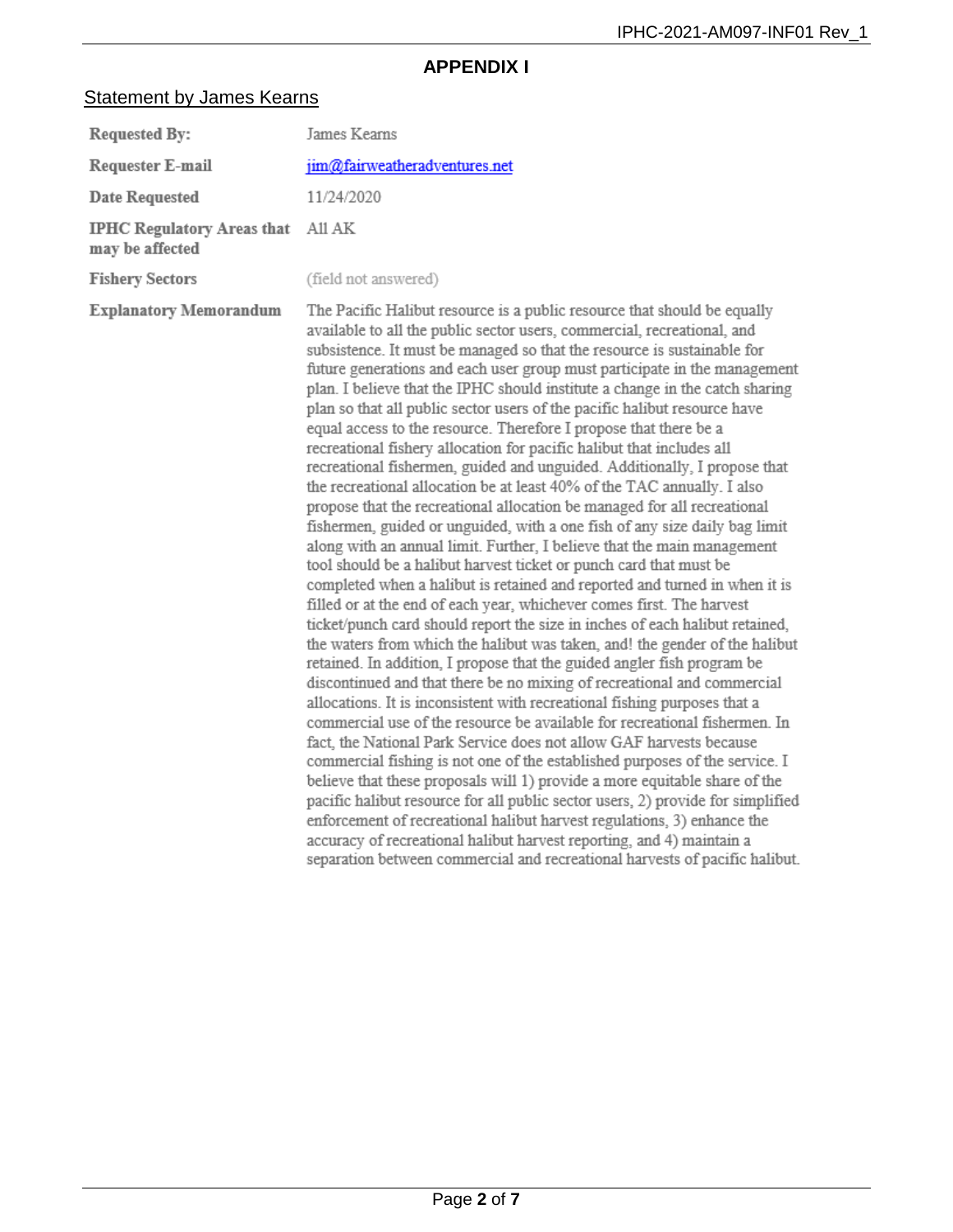**APPENDIX II** 

### <span id="page-2-0"></span>**Statement by Linda Behnken**



Post Office Box 1229 / Sitka, Alaska 99835 907.747.3400 / FAX 907.747.3462

January 19, 2021

**IPHC** Commissioners 2320 West Commodore Way Ste 300 Seattle, WA 98119-1287

#### **Subj: Annual Meeting Comments**

Dear Commissioners and Halibut Stakeholders,

I am submitting these comments on the 2021 halibut season opening/closing dates and catch limits behalf of the Alaska Longline Fishermen's Association (ALFA). ALFA members fish for halibut across all Gulf of Alaska management areas and some range into the Bering Sea/Aleutian Island. Our members have significant investment in halibut quota share and depend on the halibut resource for their livelihood.

#### **Season Opening/Closing Dates:**

ALFA members support a March 7<sup>th</sup> opening date and a closing date as late in the Fall as possible. The tides are favorable on March 7th, and from a commercial fishing operational and marketing perspective, the longest possible fishing season is desirable.

#### **Coastwide Target Harvest Rate:**

ALFA members support using the F43 coastwide harvest rate and the resultant 39 mlbs TCEY for 2021. The F43 target harvest rate was fully evaluated by the recent management strategy evaluation (MSE) and shown to be robust. Section 3.1 of the IPHC Management Strategy Evaluation report (IPHC-2021-AM097-11) notes that slightly more aggressive harvest rates of F42 or F41 may better meet the B36 target biomass objective of the MSE process under the new multi-area model. However, given the current low level of halibut spawning biomass, ALFA members recommend the more conservative F43 target harvest rate.

#### **Regulatory Area TCEY Distribution:**

ALFA members acknowledge that the Interim Agreement defines 2A and 2B apportionments for 2021, HOWEVER, new information resulting from the MSE establishes that the 70/30 apportionment formula for Area 2B causes significant negative long-term impacts on all US IPHC regulatory areas. These impacts include:

- The ongoing transfer of yield generated by halibut residing in US waters to Canada. This transfer of yield is caused by including a percentage of coastwide TCEY in Area 2B's apportionment formula which is greater than the relative abundance of the halibut resource in 2B, and results in TCEY reductions in all Alaska IPHC regulatory areas. The reductions in Alaska TCEYs will become more pronounced as halibut abundance shifts back to more historical patterns with relative increases in Region 3. For example, in 2020 the TCEY was reduced in Alaskan IPHC areas by 1.76 mlbs to fund the Area 2B Interim Agreement bonus. In 2021, the magnitude of the reduction will increase to 2.46 mlbs because relative halibut abundance in Region 3 has increased.
- Increased fishing pressure in Area 2B under the Interim Agreement drives a significant decrease in Region 2 spawning biomass. MSE results establish a 17% relative decrease in the Region 2 long-term spawning biomass metric under the Interim Agreement (MP B) vs. a FISS based distribution approach (MP J), which more closely follows local abundance trends. Since spawning biomass is closely related to O32 biomass distribution, Area 2C receives a reduced base share of the overall TCEY plus an additional TCEY deduction driven by the Area 2B apportionment bonus.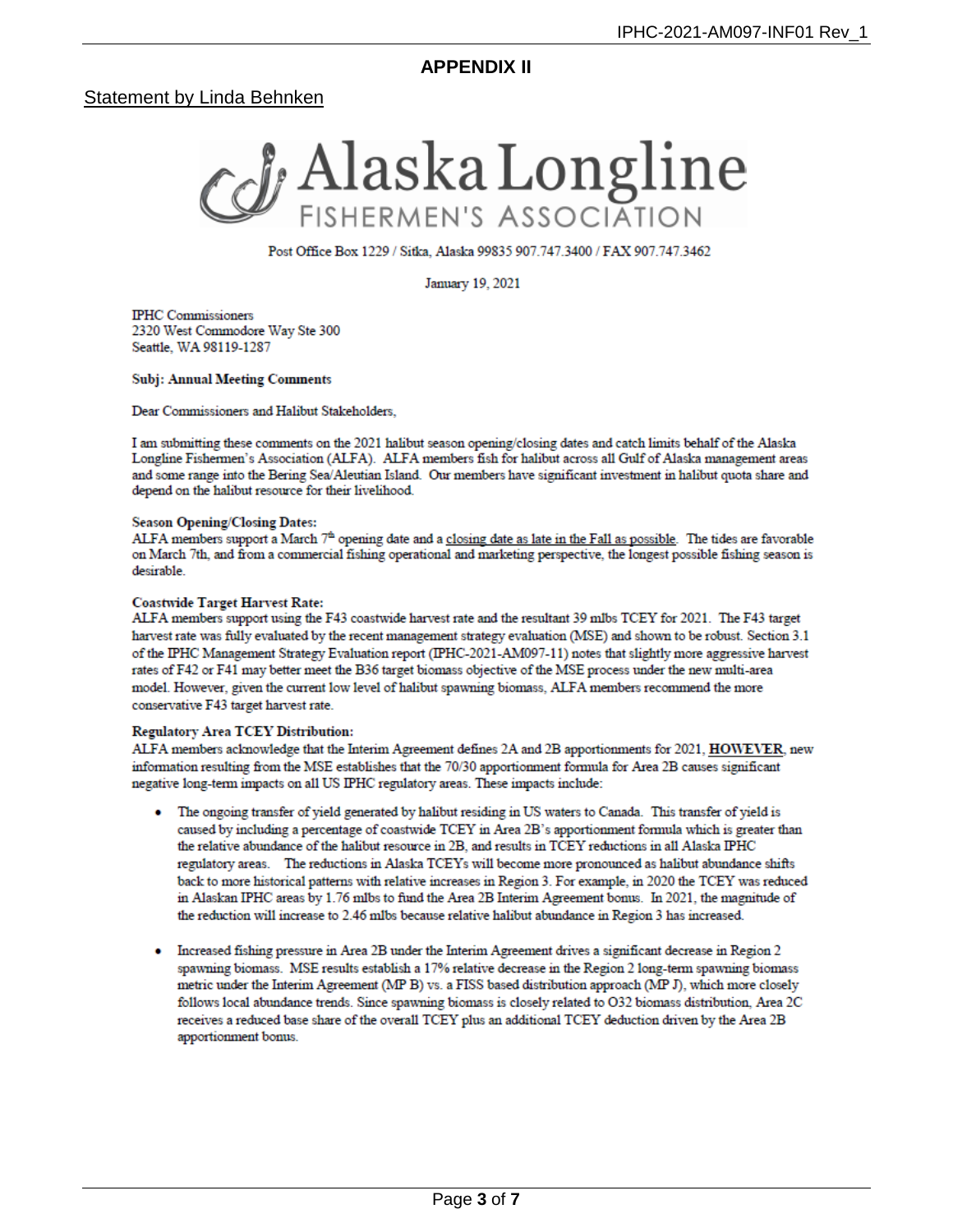ALFA notes that the MSE model results for MP E establish that the Area 2A Interim Agreement fixed apportionment alone does not cause a significant reduction in spawning biomass in Region 2.

Based on this new information, ALFA members request US and Canadian IPHC Commissioners initiate discussions to re-balance distributions to more closely track Regional/ IPHC Regulatory Area abundance trends and the available yield of the halibut resource surveyed within each contracting parties' waters. The MSAB noted that the FISS survey is currently the best scientific method for estimating stock distribution among biological regions and IPHC regulatory areas. (IPHC-2020-MSAB016 Para 37) Future distribution agreements should be based on the FISS modeled abundance in each IPHC regulatory area and must be fair to each contracting party.

The MSE also found that incorporating a rolling average of FISS 032 abundance minimizes variability at the IPHC regulatory area level while still maintaining long-term fishery yield. ALFA members support implementing a 3-year rolling average of FISS O32 data for apportionment in Alaska in 2021 as a long-term procedure to improve stability. While a 3-year rolling average was not explicitly evaluated by the MSE, it falls within the range of distributing TCEY based on the current year of modeled FISS data (MP G) and the 5-year rolling average (MP J) that were evaluated. The table below provides our recommendation for 2021 TCEY distribution incorporating the Interim Agreement and a 3year rolling average.

I would close by reminding IPHC Commissioners that the US is currently paying 80% to 90% of the cost of operating the IPHC on an annual basis. Of that, five hundred thousand dollars is paid directly by US commercial fishermen through IFQ cost recovery fees. US fishermen are further subsidizing Canada's apportionment bonus through reduced TCEY in all US IPHC Areas-a TCEY reduction of 2.5 mlbs (worth \$15 to \$20 million dollars ex-vessel) in 2021 under the Interim Agreement. This is not an equitable sharing of the management and conservation burden for the halibut resource. ALFA strongly recommends Commissioners develop an equitable agreement between the contracting parties by 2022, if not sooner.

Sincerely.

Lenda Belinh

Linda Behnken **Executive Director** 

|                                                             | 2Α   | 2В   | 2C   | 3A    | 3B   | 4A   | 4B   | 4CDE | <b>TOTAL</b> |
|-------------------------------------------------------------|------|------|------|-------|------|------|------|------|--------------|
| 2020 Adopted TCEY                                           | 1.65 | 6.83 | 5.85 | 12.2  | 3.12 | 1.75 | 1.31 | 3.9  | 36.6         |
| 2021 Reference $\mathrm{TCEY}^{1.65}$<br>(Current Yr. FISS) |      | 7.00 | 5.16 | 14.11 | 3.12 | 2.51 | 1.47 | 3.98 | 39.00        |
| 2021 with 3 yr.<br><b>FISS Ave</b>                          | 1.65 | 7.00 | 5.64 | 13.41 | 3.14 | 2.59 | 1.58 |      | 39.00        |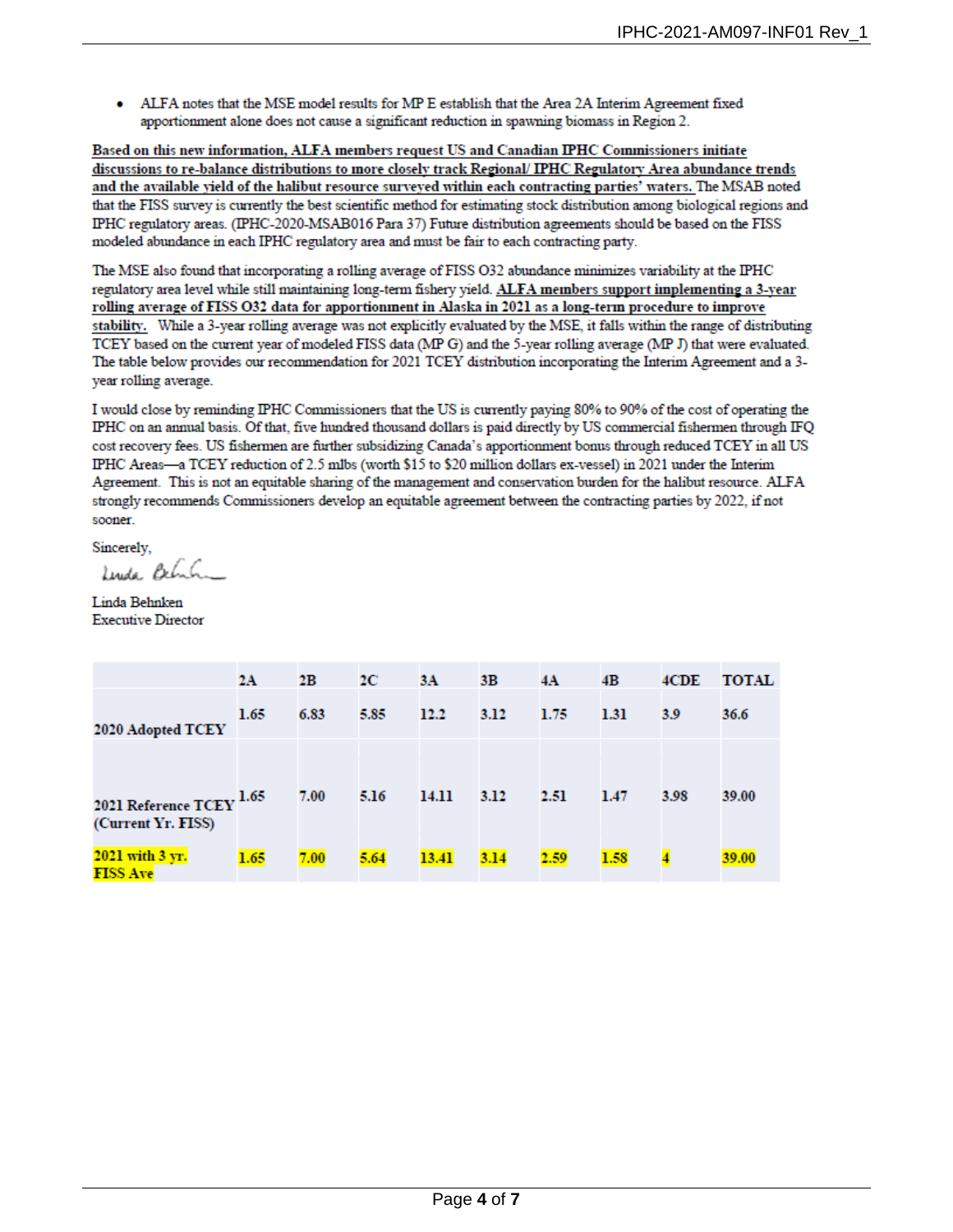## **APPENDIX III**

## <span id="page-4-0"></span>Statement by Garrett Elwood

Next Generation Fishermen's Association Comments on 2021 Catch Limits

### US IPHC Commissioners.

The members of NGFA are second and third generation IFQ stakeholders primarily invested in the halibut and sablefish IFQ fisheries in the Western GOA. Our members strongly support area TCEY's derived from a consistent harvest policy based on biological distribution and survey abundance of O32 Halibut. We support 3 year smoothing to help account for natural fluctuations in survey performance.

## **4A Comments:**

The decision to implement 4A catch limits dramatically below (22.5%) the reference TCEY in 2020 was a financial blow to the stakeholders invested in the area. Harvesting in area 4A during the COVID-19 pandemic was challenging in 2020. A combination of limited air travel to Dutch Harbor and reduced processor capacity contributed to the 4A quota not fully being utilized. This should not be used as a reason to shift biological fish away from the participants who are catching their IFQ in 4A. It is very disheartening when stakeholders to the West are given second tier consideration to the areas in the East. We all have bills to pay and families to feed. Our members invested in 4A expecting fair access to the biological distribution residing in the area.

# **3B Comments:**

Our members wish to express continued concern regarding the discrepancy in harvest rates between Areas 3B and 3A. It is our firm belief that there is no scientific basis for different harvest rates between regulatory areas in Region 3. Stakeholders can't help but feel that political pressure is the primary factor reducing our access to the fish residing in the area we have invested in. The inequity is best expressed using our primary metrics of the stock assessment.

Comparing 3B and 2B, the spatial extent is nearly identical. 2020 FISS shows a higher CPUE of O32 Halibut in 3B and a greater percentage of biological distribution. However, reference TCEYs for 2021 suggest total removals in 2B would be 124% greater than area 3B at 7M and 3.12M respectively.

# Harvest Policy Comments:

The need to fill the vacuum created by the interim harvest policy (70/30) agreement with Canada puts the US commissioners in a challenging position. The unprecedented harvest intensity in area 2B is surely having a negative impact on the 2C FISS performance. Please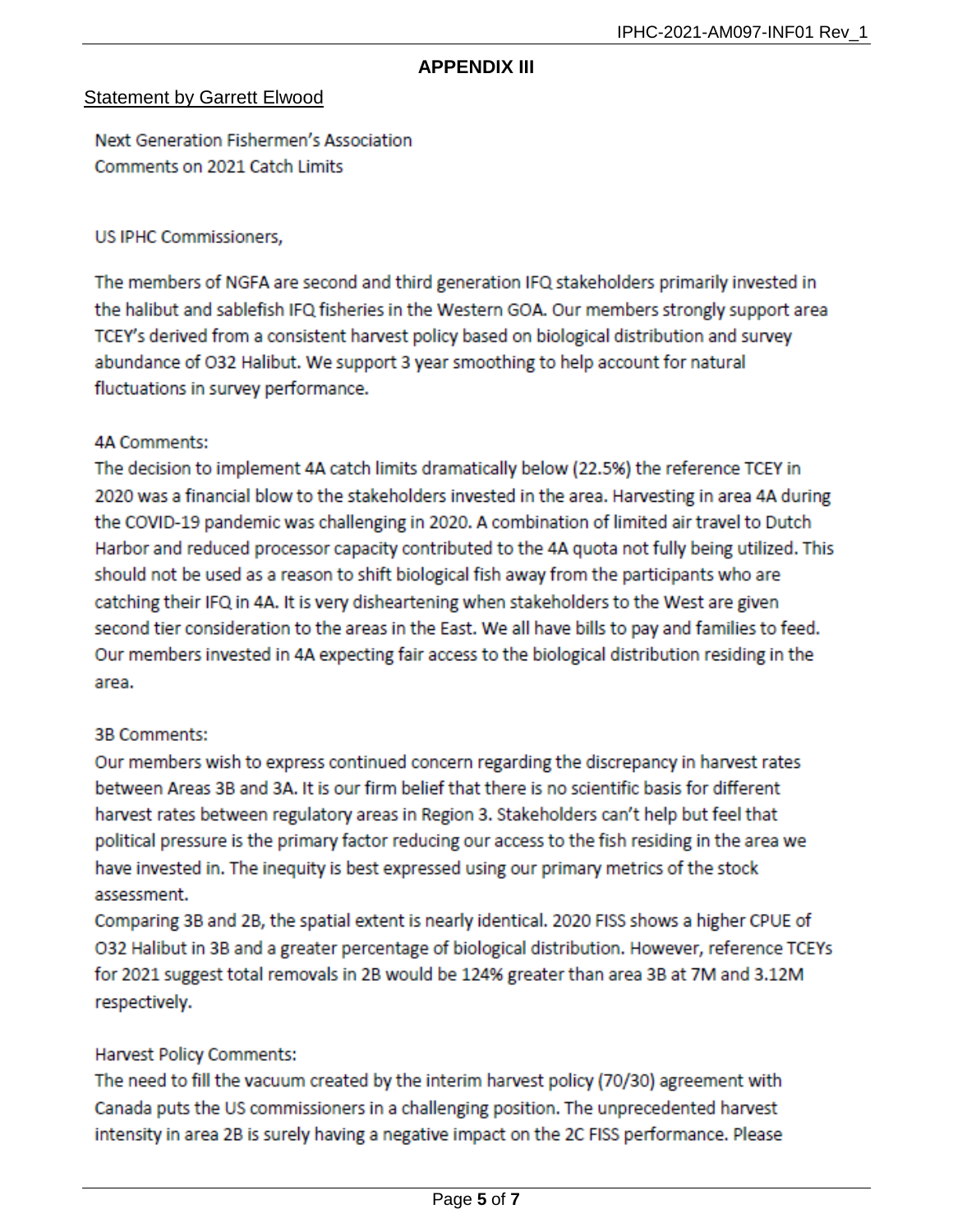consider using a percentage of estimated distribution across all US regulatory areas in Alaska to meet the socio-economic needs of 2C. This approach is the most equitable and shows our resolve in supporting 2C as they cope with the ramifications of the interim harvest agreement. We anxiously await a renegotiation of the harvest agreement with Canada that better reflects the accepted international standards of fishery management.

Thank you for your consideration, Garrett Elwood **NGFA**